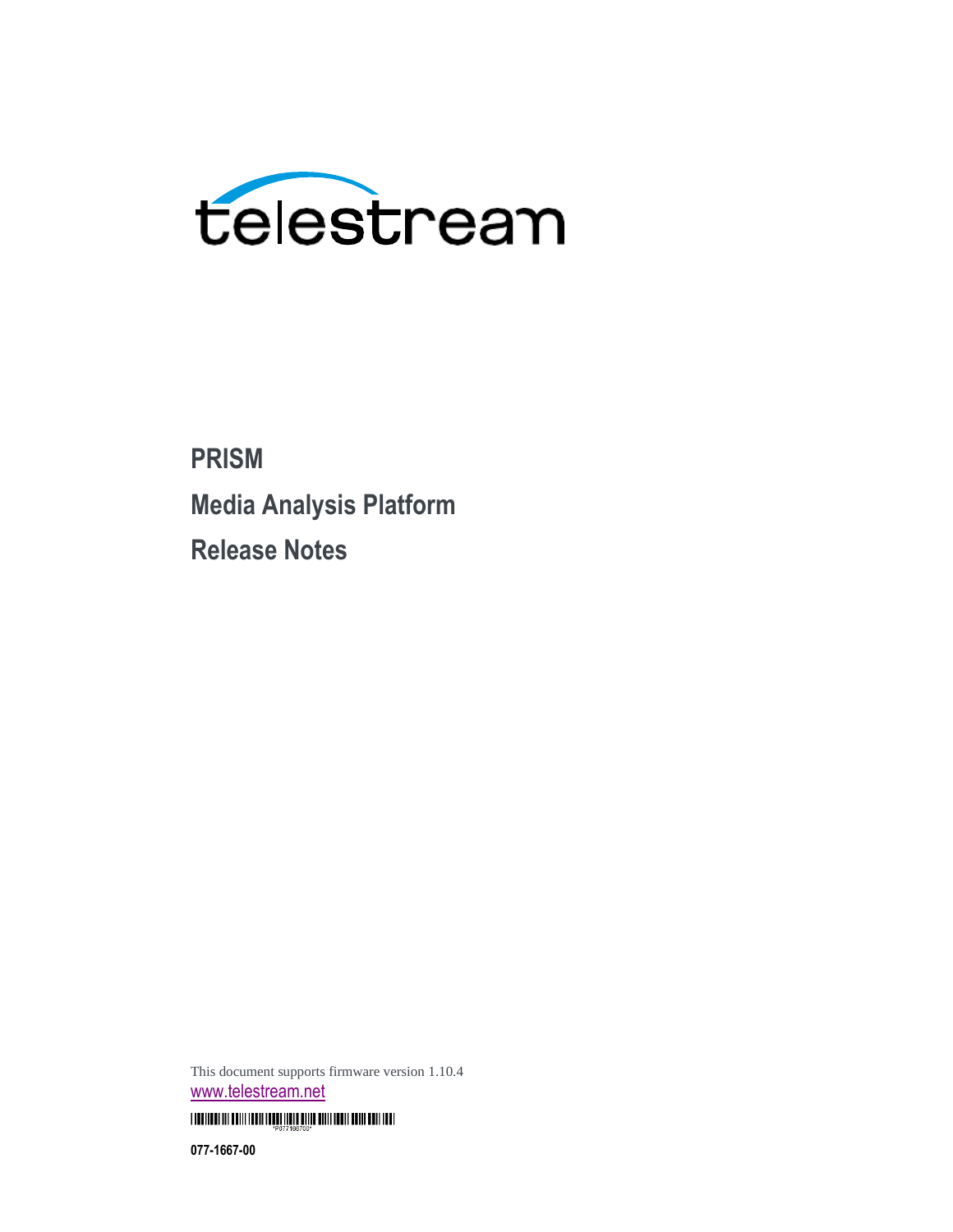Copyright © 2020 Telestream, LLC and its Affiliates. All rights reserved. TELESTREAM is a registered trademark of Telestream, LLC. All other trade names referenced are the service marks, trademarks, or registered trademarks of their respective companies.

Telestream products are covered by U.S. and foreign patents, issued and pending. Information in this publication supersedes that in all previously published material. Specifications and price change privileges reserved.

TELESTREAM is a registered trademark of Telestream, LLC.

Dolby, Dolby Audio, and the double-D symbol are trademarks of Dolby Laboratories.

#### **Contact Telestream**

Telestream, LLC 848 Gold Flat Road Nevada City, CA 95959 USA

For product information, sales, service, and technical support: Worldwide, visit [www.telestream.net/telestream-support/video/support.htm](http://www.telestream.net/telestream-support/video/support.htm) to find contacts in your area.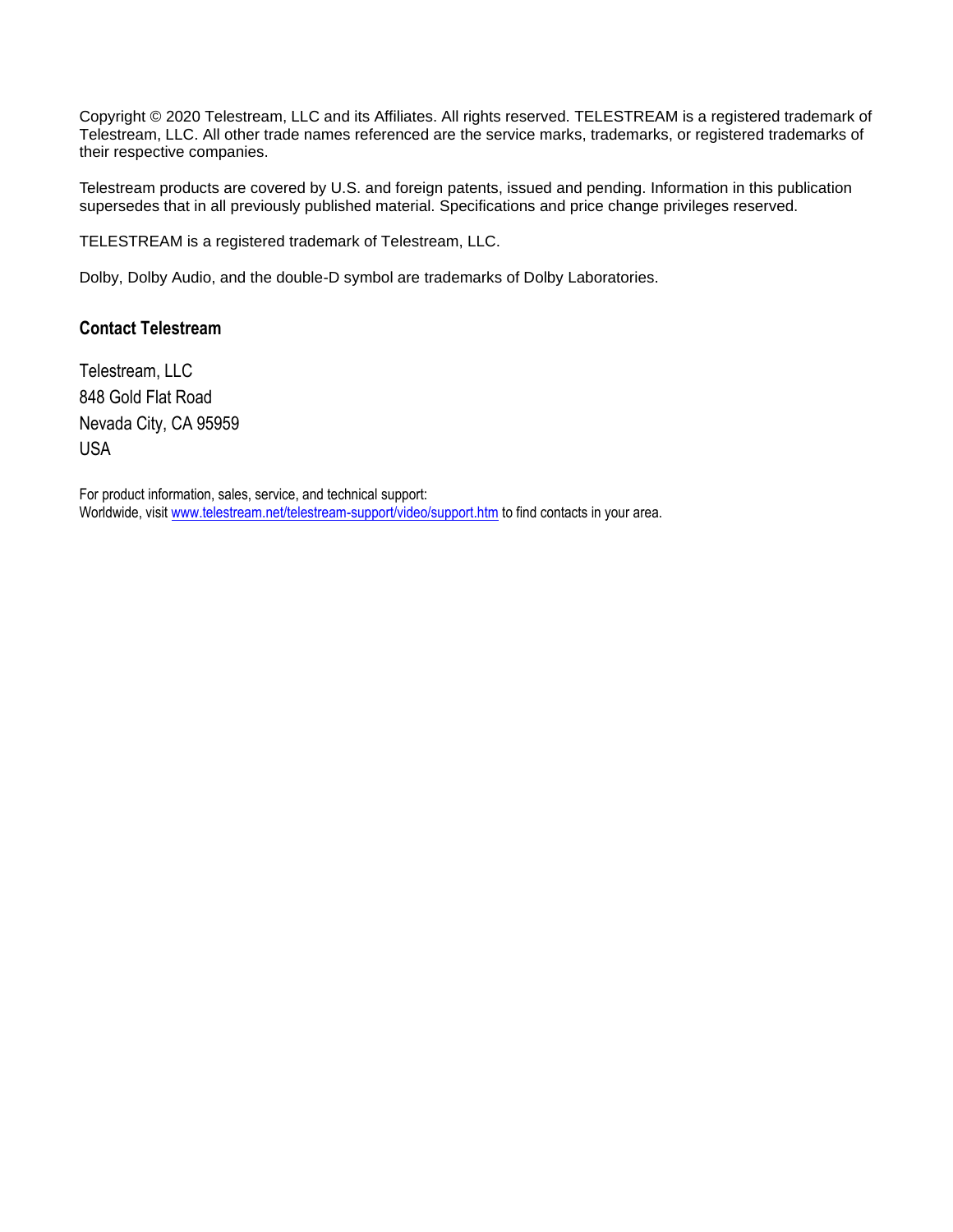# **Table of Contents**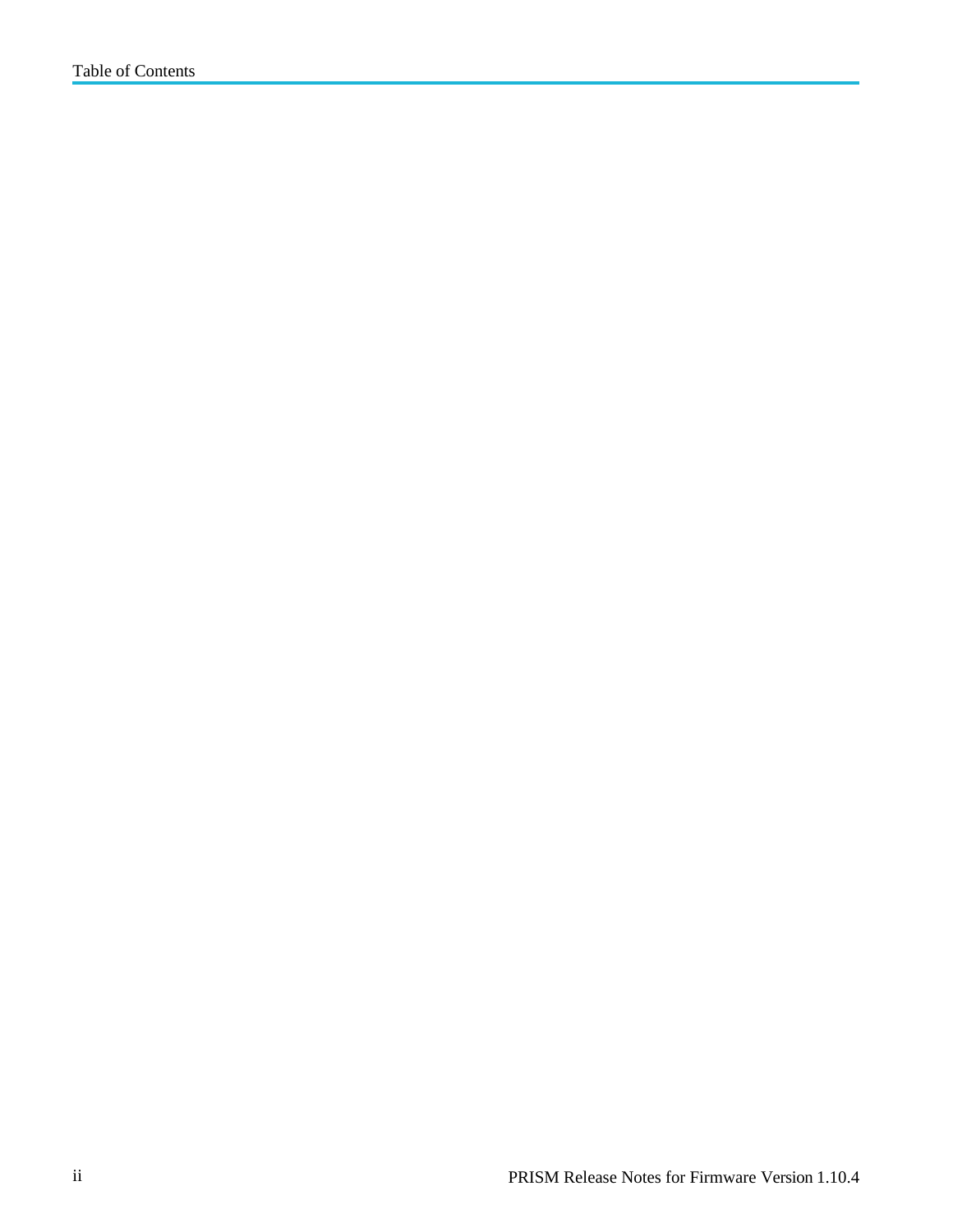## <span id="page-4-0"></span>**Release notes**

This document describes new features, improvements, and limitations of firmware version 1.10.4 for the PRISM Media Analysis Platform.

### <span id="page-4-1"></span>**New features and improvements**

- User interface has been rebranded to Telestream.
- Telestream licensing is now supported along with existing Tektronix licenses. No action is required if your product has existing Tektronix licenses.

### **General limitations**

This firmware release has the general limitations listed in this section. Check the Telestream website [\(http://www.telestream.net/video/resources.htm#Software\)](http://www.telestream.net/video/resources.htm#Software) for any firmware updates to the PRISM monitor.

- **ST2022-6 streams** All ST2022-6 streams are required to have RTP Payload Type of 98.
	- **ST2110** streams **·** The sequence error detection includes the extended sequence number available in ST2110 streams. The error counter is based on the combined sequence numbers.
		- **•** ST2110 streams with SD format will not be decoded unless SDI Out loopthrough is disabled. To disable loop-through, go to Settings > Output and select Generator as the SDI Output.
- **Power-on error message •** When your PRISM is powering on, an error message may be displayed. This error message is harmless and will not affect the operation of the instrument. Ignoring BGRT: failed to map image header memory
- **IP** Generator application When configuring the IP Generator for Seamless Switching with the ip\_gen\_config API, setting both paths is required using the scope operators IP1 and IP2.
	- SD 525 signal generation in ST2110-20 has a skewed color bar alignment when motion is enabled. It is recommended to only use this signal for IP layer testing.
	- **Trace applications ■** If mode Convert to Rec. 709 is enabled and the gamut exceeds the 709 gamut, traces may have distortions in the Waveform, Vector, and Diamond applications.
	- **Audio application** Audio application may indicate CRC errors for Dolby stream except Dolby E format.
		- When Dolby audio is included in SDI signals or ST2022-6 streams, undecoded Dolby data is sent out of the headphone port.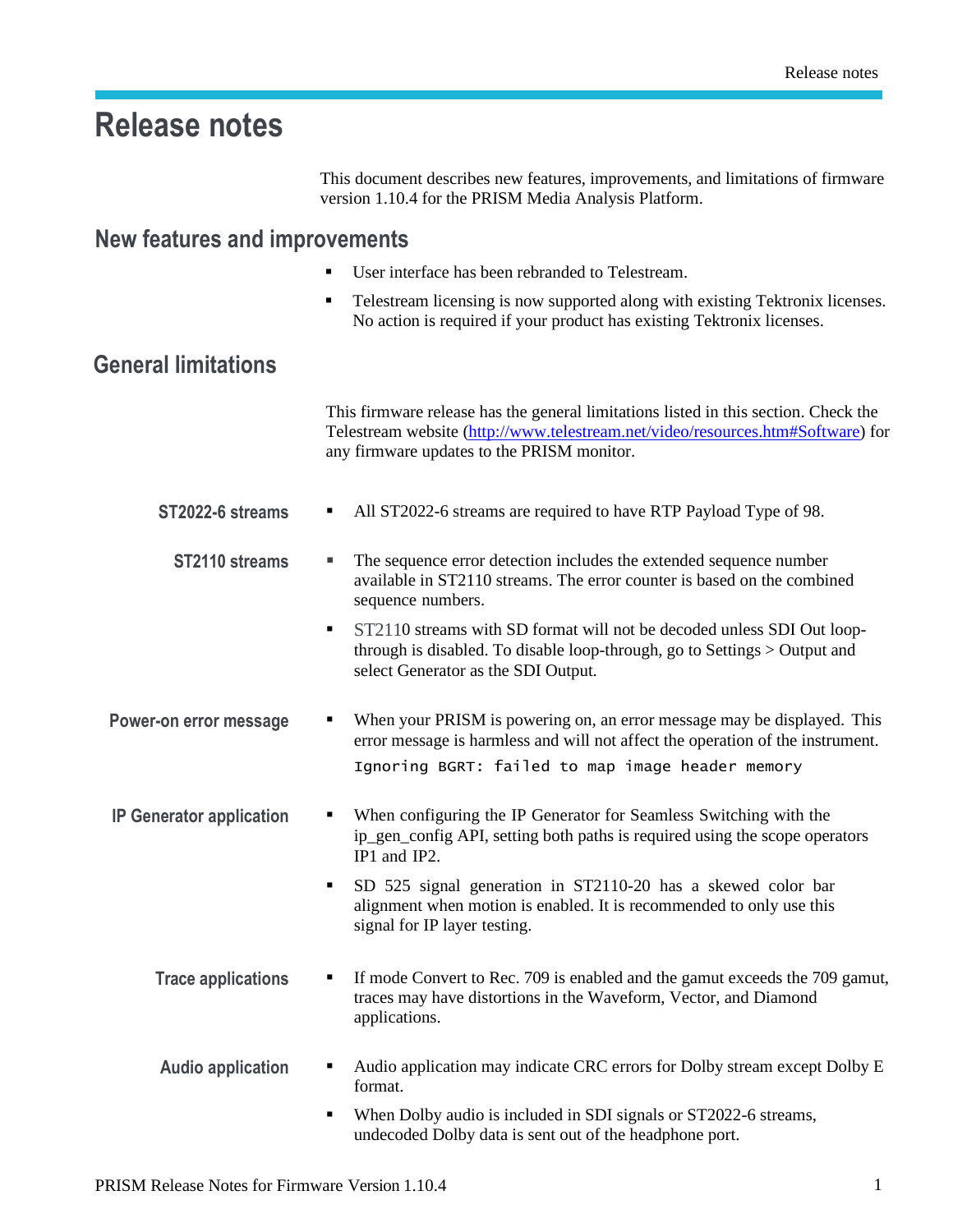- Video must be present to monitor audio in ST2110 streams. There is no description in api / help for Audio Session. **Preset** Presets don't save: o HDR measurement thresholds in Picture Settings, o Dolby program to decode in Audio application Settings, o Audio channel pair that appears after pressing Volume in the Status bar. **IP** Graphs application • When the instrument is powered on with no IP input stream connected, the graphs in the IP Graphs application may show a false-event spike. ■ The TS-DF graph gets invalid data when PTP is locking. The PIT graph may see a large value when changing inputs. **PTP Graphs application ■** The PTP Graphs application shows incorrect data when no PTP Master is present. ■ When the instrument does not lock to PTP, the measurements using PTP timing information can be corrupted. Set the PTP domain to a number that is not in use to avoid this issue. **PTP**  $\bullet$  When no PTP Master is present, the PTP message rates will be erroneously reported as infinite (INF). **Control IP Port address assignment in DHCP mode** When you have the instrument configured so that the Control IP Port address is assigned using DHCP and a DHCP failure occurs, the Control IP Port address display in the Settings > Network submenu does not indicate that a DHCP failure has occurred. If you notice this issue, you may have to manually configure the Control IP Port address. **SDI Out** ▪ If the PIT jitter is greater than 125 μs, decoded content such as picture and waveform and the SDI Out signal may become unstable. ■ When the input signal is switched externally, the SDI output may take time to lock to the new signal. The SDI Out connector will not output a valid signal when the listed ST2022-6 input signal formats are present: o 525i 59.94 o 1080P 23.98, 24, 29.97 o 1080sF 23.98, 25, 30 Loop-through of ST2110 SD input signals on the SDI Out connector is not supported.
	- Loop-through of 6G input signals on the SDI Out connector is not supported.